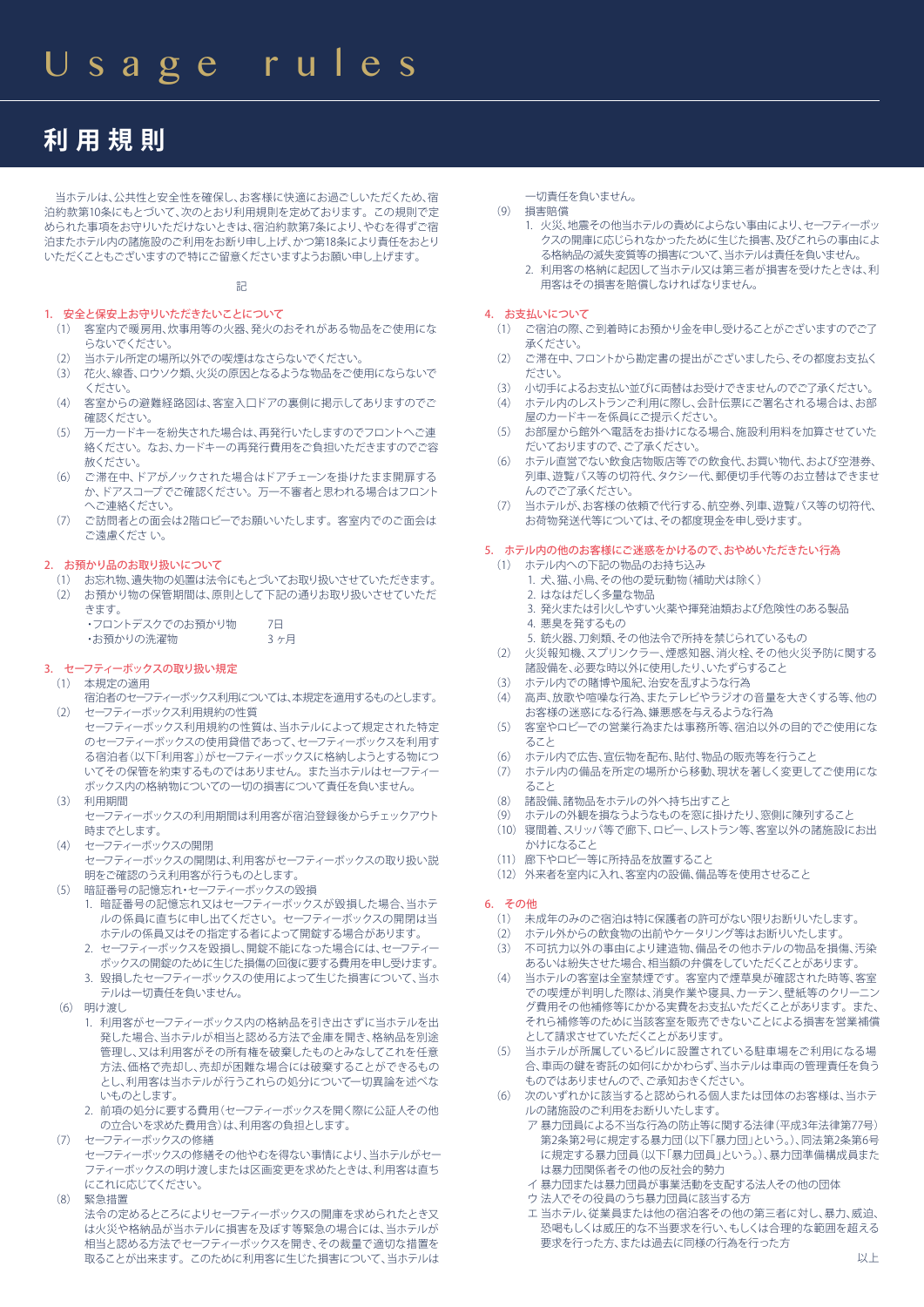# Usage rules

 At our hotel, we have formulated the following Usage Rules based on Article 10 of the Accommodation Agreement to ensure the public nature and safety of the premises so that guests may spend their time in comfort. In the event that you do not abide by the items stipulated in these rules, we will have no choice but to refuse to provide you with accommodation or use of the hotel's facilities based on Article 7 of the Accommodation Agreement. Additionally, please be aware that you will bear full responsibility for your actions according to Article 18 of the Accommodation Agreement.

### 1. For your safety and security

- (1) Do not use equipment that uses fire for heating or cooking, or has a risk of igniting a fire in the guest rooms.
- (2) Do not smoke in any area outside the designated smoking areas.
- (3) Do not use any items that can cause a fire, such as fireworks, incense, or candles.
- (4) Check the evacuation route map on the reverse side of the guest room door.
- (5) If you lose your keycard, contact the front desk and we will issue you a new one. Please acknowledge that you will be responsible for the expense of reissuing the keycard.
- (6) If there is knock at your door, either open the door with the chain across, or check who is there through the peephole. Please contact the front desk if you consider them to be a suspicious person.
- (7) Please receive visitors in the lobby on the second floor and refrain from taking them to your room.

### 2. Regarding quest property entrusted to the hotel

- We handle lost property and valuables according to the law.
- (2) As a rule, we will retain entrusted items for the following period of time. ・Items at the front desk : 7 days ・Laundry : 3 months

### 3. Rules of the safe

- (1) Application of these rules
	- These rules apply to the guests' use of the safe.
- (2) Nature of the usage rules of the safe
	- The nature of the usage rules of the safe is that it is a specific safe regulated by our hotel which is loaned to the user, and the hotel is not obligated to guarantee the safekeeping of the items being stored by the guest using the safe (the ""user""). Additionally, we assume no responsibility whatsoever for any loss or damage of the items stored in the safe.
- (3) Usage time
	- The usage time of the safe is treated as the time from after the user checks in to when the user checks out.
- (4) Opening and closing of the safe
	- The opening and closing of the safe shall be performed by the user after the user has read the instruction manual.
- (5) Forgetting the PIN number/Safety box breakage
	- 1. If you forget the PIN number, or if the safe is broken, please contact our hotel staff immediately. The safe may be unlocked by our hotel staff or a person specified by our hotel.
	- 2. If you break the safe and make it impossible to unlock, we will charge you the cost required to cover any damages incurred to unlock it.
	- 3. We assume no responsibility whatsoever for any loss or damages incurred from using a broken safe.
- (6) Clearing out items
	- 1. If the user leaves the hotel without taking the items out of the safe,we will open the safe using a method deemed appropriate and store the items in a different location, or treat the items as being abandoned by the user and sell the items through a method and at a price we decide,or dispose of the items if selling is difficult. The user shall have no objection to these actions taken by the hotel.
	- 2. The user shall bear any expenses incurred in the actions taken in the above article (including the cost of any public notary required to be present when opening the safe).
- (7) Repair of the safe

Due to the repair of the safe, or any other unavoidable reason, the user must comply immediately when required to clear their items out of the safe or change the compartment.

(8) Emergency measures

When asked to open the safe as prescribed by law, or if there is an emergency such as a fire or the stored items could cause damage to the hotel, we will open the safe using reasonable means and take appropriate action under our discretion. We assume no responsibility whatsoever for any loss or damages incurred by the user because of this.

- (9) Compensation for damages
	- 1. We assume no responsibility whatsoever for any loss or damages caused by not opening the safe due to fire, earthquake, or any other reason we cannot be responsible for, nor for any ruin or deterioration of the stored items due to these reasons.
	- 2. The user must pay compensation if the hotel or a third party incurs damages caused by the user's stored items.
- 4. Regarding payment
	- (1) Please be aware that we may ask for deposit for accommodation when you arrive.
	- (2) Please pay any bills received from the front desk at the time they are issued during your stay.
	- (3) Please acknowledge that we cannot accept payment by check or change money.
	- (4) Please show staff your room keycard if you sign an order docket when using the hotel restaurant.
	- (5) Please acknowledge that you will be charged a facility usage fee if you make a phone call to a number outside the hotel.
	- (6) Please acknowledge that we cannot pay on your behalf for your food and drink at restaurants or shopping at stores not directly run by the hotel, or airplane, train, tour bus tickets or taxi fares, or postage stamps.
	- (7) Any reservations the hotel makes on behalf of guests for airplane, train, or tour bus tickets, or courier fees for baggage, must be paid by the guest in cash at the time the reservation is made.

### 5. Prohibited behaviors

- (1) Bringing the following items into the hotel.
	- 1. Dogs, cats, birds, or any other animals (except guide dogs)
	- 2. An extremely excessive amount of items
		- 3. Flammable gunpowder or volatile liquid that can be easily ignited or cause fire, or any other such dangerous products
		- 4. Anything that emits an offensive odor
	- 5. Firearms, swords, or any other such item prohibited by law
- (2) Playing with or using fire alarms, sprinklers, smoke detectors, fire extinguishers, or any other fire prevention facilities for purposes other than those intended
- (3) Gambling or any immoral conduct or behavior that disturbs the public peace at the hotel
- (4) Loud voices, singing, or fighting, or any conduct that will be of a nuisance to other guests, such as radios or televisions turned up to a high volume, and conduct that disgusts other guests
- (5) Conducting sales activity in the guest rooms or the lobby, or using the hotel as an office or for any other purpose other than for accommodation
- (6) Conduct such as advertising, distributing promotional materials, putting up posters, or selling items
- (7) Moving hotel furniture and equipment from its designated place or using it by changing it significantly from its current state
- (8) Taking hotel equipment or goods out of the hotel premises
- (9) Hanging or putting on display anything in the windows that negatively affects the exterior appearance of the hotel
- (10) Going to places in the hotel outside the guest rooms such as the hallway, lobby, or the restaurant in sleeping wear or slippers
- (11) Leaving belongings in the corridor or lobby
- (12) Inviting visitors into the guest rooms and letting them use hotel facilities and equipment

### 6. Other terms and conditions

- (1) Minors (under 20 years old) are not allowed to stay at the hotel alone unless they have permission from a parent or guardian.
- (2) Guests are not allowed to receive food delivery services or catering at the hotel.
- (3) Unless in the event of an unpreventable accident (force majeure), guests are liable for the corresponding amount in compensation if they damage, soil, or lose any hotel property.
- (4) All guest rooms at our hotel are non-smoking.If it has been discovered that there has been smoking in the guest rooms, such as through the confirmation of tobacco smoke odors, then we will charge the guest for the costs of any deodorization, and restoration or cleaning of the bedclothes, curtains, and wallpaper, as well as compensation for the business lost by the hotel during the time the guest room was unavailable due to such restoration work.
- (5) Please acknowledge that if you use carpark attached to the hotel building, we will take no responsibility for the care of the vehicle, regardless of whether the vehicle's key has been entrusted to our hotel.
- (6) The hotel will refuse the use of its facilities by any guests that are identified as an individual or group that applies to the following conditions.
	- A. An organized crime group (hereinafter referred to as a gang) as stipulated in Article 2, paragraph 2 of the Act for the Prevention of Wrongful Acts by Members of Organized Crime Groups (Act No. 77 of 1991), any organized crime group members (hereinafter referred to as gang members) as stipulated in Article 2, paragraph 6 of the same act, or any gang associates, affiliates, or any other such antisocial force
	- B. A corporation or any other group whose business activities are under control of a gang or gang members
	- C. A corporation that has a board member who is a member of a gang
	- D. Anyone who conducts any violence, threats, extortion or coercive demands on employees, guests, or any third party at the hotel, or has made unreasonable demands or has conducted any such behavior in the past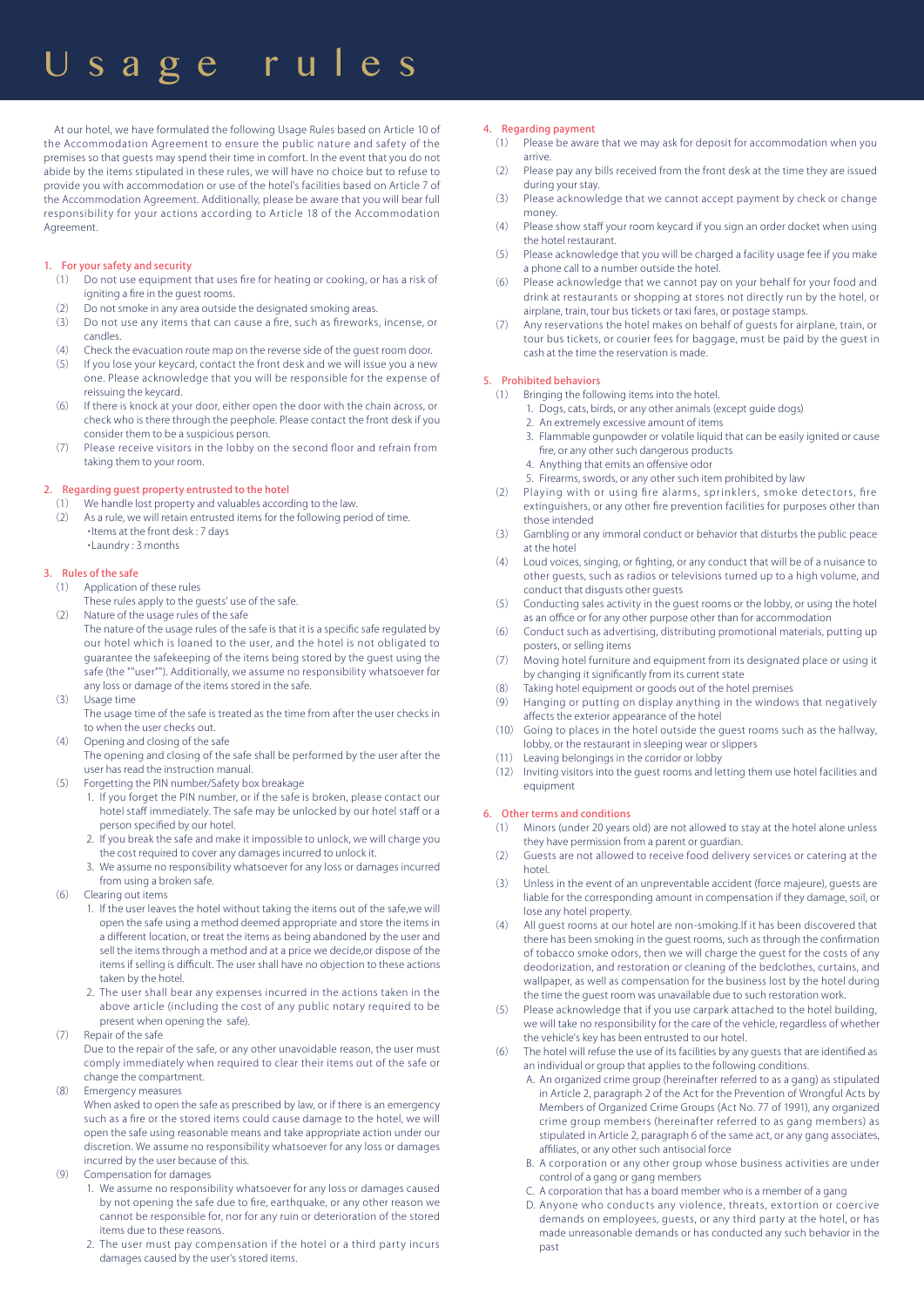# 使用规则

 本酒店为了确保公共性与安全性,让客人感到舒适,根据住宿条款第10 条,规定了以下使用规则。如果不遵守该规则的规定事项,根据住宿条款第 7条,可以拒绝客人住宿或使用酒店内的各种设施,并根据第18条,可能会直 接追究客人的责任,烦请特别注意。

内容

1. 关于在安全与保安方面希望遵守的事项

- (1) 请勿在客房内使用取暖用、炊事用等用火器具、可能会起火的物品。
- (2) 在本酒店规定的场所以外,请勿吸烟。
- (3) 请勿使用烟花、线香、蜡烛等会引起火灾的物品。
- (4) 在客房入口门的背面贴出了客房的避难路线图,请确认。
- (5) 万一丢失房门卡,我们会重新提供,请联系前台。此外,请客人承担 新房门卡的制作费用,敬请谅解。
- (6) 住宿期间,如果有人敲房门,请挂上安全门链,然后开门,或使用猫 眼进行确认。万一是陌生人,请联系前台。
- (7) 请在2楼大厅接待拜访者,不得在客房内接待。

### 2. 关于寄存物品的处理

- (1) 关于遗忘物品、遗失物的处理,会按照相关法律进行处理。
- (2) 寄存物品的保管期原则上如下所示。 ・寄存在前台的物品 7天 ・寄存的清洗衣物 3个月

# 3. 保险箱的使用规定

- (1) 本规定的适用
	- 关于住宿者的保险箱使用,应适用本规定。
- (2) 保险箱使用规章的性质 保险箱使用规章的性质是本酒店规定的特定保险箱的使用租借,关 于使用保险箱的住宿者(下称"使用客人")放在保险箱内的物品,并 不保障其保存行为。此外,关于保存在保险箱内的物品,本酒店不 承担任何损失赔偿责任。
- (3) 使用期
- 保险箱的使用期从使用客人登记入住到退房为止。
- (4) 保险箱的开关

关于保险箱的开关,使用客人在确认保险箱的使用说明后,由使用 客人进行。

- (5) 密码忘记与保险箱的损坏
	- 1. 如果忘记密码或保险箱受损,请立即告知本酒店的工作人员。 关于保险箱的开关,会由本酒店的工作人员或指定人士进行开 锁。
	- 2. 在保险箱受损,无法开锁的情况下,需要收取为打开保险箱而 产生的损坏的维修费用。
	- 3. 关于因使用受损保险箱而产生的损失,本酒店概不负责。
- (6) 交付
	- 1. 如果使用客人未取出保险箱内的物品,直接离开本酒店,本酒 店会通过合理的方法,打开金库,对该物品进行管理,或视为使 用客人放弃所有权,以任意方法、价格出售该物品,如果难以出 售,可以进行废弃,关于本酒店采取的措施,使用客人不得提出 任何异议。
	- 2. 前项处理所需的费用(包括在打开保险箱时,聘请公证人或其 他见证人的费用)由使用客人承担。
- (7) 保险箱的维修 在因保险箱维修或其他不得已的事由,本酒店要求交付保险箱或变 更区域划分时,请使用客人立即同意。
- (8) 紧急措施
	- 根据法律规定,在要求打开保险箱时或出现火灾、保存物品会对本 酒店带来危害等紧急情况下,本酒店可使用合理的方法打开保险 箱,并根据自身判断,采取妥善的措施。关于使用客人因此遭受的 损失,本酒店概不负责。
- (9) 损失赔偿
	- 1. 关于因火灾、地震或不归责于本酒店的其他事由,无法打开保 险箱时而产生的损失以及因此造成保存物品的灭失变质等损 失,本酒店概不负责。
	- 2. 在因使用客人的保存行为而导致本酒店或第三方遭受损失时, 使用客人必须赔偿该损失。

### 4. 关于付款

- (1) 入住时,有时会收取住宿押金,敬请知悉。
- (2) 住宿期间,如果前台提交了账单,请付款。
- (3) 本酒店不接受支票支付,也不提供外币汇兑,敬请知悉。
- (4) 在使用酒店内的餐厅时,如果在会计发票上签字,请向工作人员出 示房门卡。
- (5) 在房间向外部拨打电话时,会追加设施使用费,敬请知悉。
- (6) 本酒店不会垫付非本酒店直营的餐饮、商店等的饮食费用、购物费 用、机票、列车票、观光巴士等车票、出租车费用、邮票费用等,敬请 知悉。
- (7) 关于本酒店应客人委托,代为办理的机票、列车票、观光巴士等车 票、行李托运费用等,会现场收取现金。

#### 5. 为了不对酒店内其他客人造成困扰,希望禁止的行为

- (1) 将以下物品带入酒店内
	- 1. 狗、猫、小鸟、其他宠物(导盲犬除外)
	- 2. 数量极多的物品
	- 3. 容易起火或着火的火药、挥发油以及危险产品
	- 4. 散发异味的物品
	- 5. 枪械、刀剑、法律严禁携带的其他物品
- (2) 在必要的情况外,不得使用、玩弄火灾警报器、洒水器、烟雾感应 器、灭火栓、关于预防火灾的其他各种设备
- (3) 在酒店内进行赌博、败坏风纪、扰乱治安的行为
- (4) 大声说话、唱歌、喧哗的行为、调高电视和收音机音量等对其他客人 造成困扰或让其他客人感到厌恶的行为
- (5) 将客房或大厅用作营业行为或办公等住宿以外的目的
- (6) 在酒店内分发或张贴广告宣传物、销售物品等行为
- (7) 在使用酒店内备用品时,从规定位置移走或明显改变现状
- (8) 将各种设备、物品带出酒店
- (9) 在窗口处悬挂或在窗口一侧放置有损酒店外观的物品
- (10) 穿着睡衣、拖鞋等出入走廊、大厅、餐厅等客房以外的各种设施
- (11) 在走廊、大厅等处放置私人物品
- (12) 将外来人士带入房内,允许其使用客房内的设备、备用品等
- 6. 其他
	- (1) 如果没有监护人的许可,拒绝未成年人单独入住。
	- (2) 不允许在酒店内部提供食品饮料的外卖或供应服务等。
	- (3) 如果因不可抗力以外的事由,导致建筑物、备用品或酒店的其他物 品受损、遭受污染或丢失,可能会要求客人赔偿一定的金额。
	- (4) 本酒店的所有客房禁烟。如果在客房内确认有烟草味道等,即查明 在客房内吸烟的,本酒店将要求客人赔偿除臭作业、寝具、窗帘、墙 纸等清洁、维修等所需费用、因维修等导致该客房无法使用所产生 的损失,以此作为营业赔偿。
	- (5) 如果使用本酒店所属大厦内的停车场,无论是否寄存车辆钥匙,本 酒店不承担车辆管理责任,敬请知悉。
	- (6) 属于以下任一种情况的个人或团体的客人不得使用本酒店的各种 设施。
		- A. 防止暴力团体成员非法行为等的法律(1991年法律第77号)第2 条第2号规定的暴力团体(下称"暴力团体")、同法第2条第6号规 定的暴力团体成员(下称"暴力团体成员")、暴力团体准成员或暴 力团体相关人士或其他反社会势力
		- B. 由暴力团体或暴力团体成员控制事业活动的法人或其他团体
		- C. 在法人董事中,属于暴力团体成员的人士
		- D. 对本酒店、工作人员或其他客人及其他第三方采取暴力、威胁、恐 吓或威胁等非法行为或提出超过合理范围的要求的人士或在过 去曾经采取过这类行为的人士